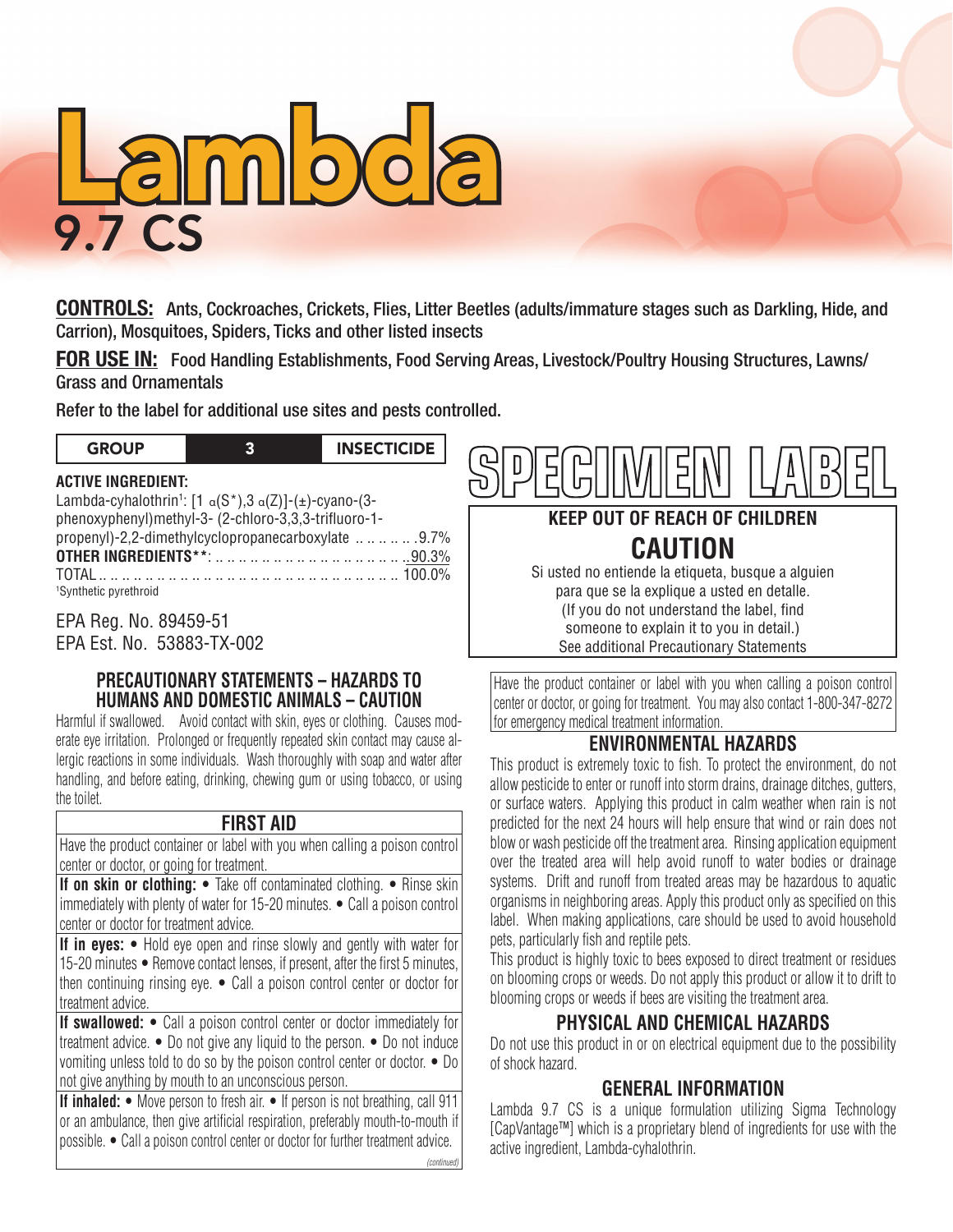# **DIRECTIONS FOR USE**

It is a violation of Federal law to use this product in a manner inconsistent with its labeling.

**IMPORTANT:** Not for use on plants being grown for sale or other commercial use, or for commercial seed production, or for research purposes. For use on plants intended for aesthetic purposes or climatic modification and being grown in interior plantscapes, ornamental gardens or parks, or on lawns or grounds.

This product is RESTRICTED for use in New York State.

#### **Application Restrictions for Residential Outdoor Surface and Space Sprays:**

- •All outdoor applications must be limited to spot or crack-and-crevice treatments only, except for the following permitted uses:
- 1) Treatment to soil or vegetation around structure;
- 2) Applications to lawns, turf, and other vegetation;
- 3) Application to building foundations, up to a maximum height of 3 feet.
- •Other than applications to building foundations, all outdoor applications to impervious surfaces such as sidewalks, driveways, patios, porches and structural surfaces (such as windows, doors, and eaves) are limited to spot and crack-and-crevice applications only.
- •Do not water the treated area to the point of runoff.
- •Do not make applications during rain.
- •Do not apply directly to sewers or drains, or to any area like a gutter where drainage to sewers, storm drains, water bodies, or aquatic habitat can occur, except as directed by this label.

#### **PERIMETER PEST CONTROL**

This product is for use as a general surface (nonfood/nonfeed areas), crack and crevice, or spot treatment in, on, and around buildings and structures and their immediate surroundings, and on modes of transport. Areas of use include, industrial buildings, houses, patios, porches, closets, furniture, apartment buildings, laboratories, buses, greenhouses (non-commercial), stores, factories, warehouses, wineries, vessels, railcars, trucks, trailers, aircraft (cargo and other non-cabin areas only), schools, nursing homes, hospitals, mausoleums, restaurants, hotels, correctional facilities, livestock/ poultry housing, pet kennels, food granaries, food grain mills and food manufacturing, processing, and servicing establishments.

Nonfood/nonfeed areas of food/feed handling establishments include garbage rooms, lavatories, floor drains (to sewers), entries and vestibules, offices, locker rooms, machine rooms, boiler rooms, garages, mop closets, and storage (after canning or bottling).

For indoor applications, this product can be reapplied at 21-day intervals, if necessary.

#### **Mixing Instructions**

Dilute this product with water for application using hand-held or poweroperated application equipment as a coarse spray for crack and crevice or spot and general surface (nonfood/nonfeed areas only) treatments. Application equipment that delivers low volume treatments, such as the Micro-Injector® or Actisol™ applicator, may also be used to make crack and crevice or spot and general surface treatments. Fill applicator tank with the desired volume of water and add this product. Close and shake before use in order to ensure proper mixing. Shake or re-agitate applicator tank before use if application is interrupted. Mix only amount of treatment volume as required. This product may be applied by using a paint brush or other porous applicator attached to a handle as a general surface treatment.

#### **Tank Mixing**

This product may be tank mixed with other currently registered pesticides unless expressly prohibited by the product label. A small volume mixing test with the other products is recommended to ensure compatibility. If other chemicals are added to the applicator tank, this product should be added last. If mixed with EC formulations, use within 24 hours. Fill tank to desired volume and continue to agitate while making applications.

This product may be tank mixed with an Insect Growth Regulator (IGR). Observe all restrictions and precautions which appear on the labels of these products.

#### **Foam Applications**

This product may be converted to a foam and the foam used to treat structural voids to control or prevent pests including ants, bees, termites (above ground only), wasps, or other arthropods harboring in walls, under slabs, or in other void areas.

# **RATES FOR PESTS (HAND APPLICATION EQUIPMENT)**

| <b>Pests</b>                                                                                                                                                                                                                                                                                                                                                                                                                                                                                                                                             | <b>Dilution Rate</b><br><b>(Concentration</b><br>of AI)                                                                | <b>Specific Use Directions</b>                                                                                                                                                                                                                                                                                                                                                                                                                                                                                                                                                                                                                                                                                                                                                                                                                                                                                                                                                                                                                                                                                                                                                                                                                                                                                                                                                                                                                                                                                                                                                                                                                                                                                                                                                                                                                                                                                                                                                                                                                                                                                                                                                                                                                                                                                                                                                                                                                     |
|----------------------------------------------------------------------------------------------------------------------------------------------------------------------------------------------------------------------------------------------------------------------------------------------------------------------------------------------------------------------------------------------------------------------------------------------------------------------------------------------------------------------------------------------------------|------------------------------------------------------------------------------------------------------------------------|----------------------------------------------------------------------------------------------------------------------------------------------------------------------------------------------------------------------------------------------------------------------------------------------------------------------------------------------------------------------------------------------------------------------------------------------------------------------------------------------------------------------------------------------------------------------------------------------------------------------------------------------------------------------------------------------------------------------------------------------------------------------------------------------------------------------------------------------------------------------------------------------------------------------------------------------------------------------------------------------------------------------------------------------------------------------------------------------------------------------------------------------------------------------------------------------------------------------------------------------------------------------------------------------------------------------------------------------------------------------------------------------------------------------------------------------------------------------------------------------------------------------------------------------------------------------------------------------------------------------------------------------------------------------------------------------------------------------------------------------------------------------------------------------------------------------------------------------------------------------------------------------------------------------------------------------------------------------------------------------------------------------------------------------------------------------------------------------------------------------------------------------------------------------------------------------------------------------------------------------------------------------------------------------------------------------------------------------------------------------------------------------------------------------------------------------------|
| Ants<br><b>Bed Bugs</b><br>(adult)<br>Bees<br>Boxelder<br>Bugs<br><b>Carpenter Bees</b><br>Carpet Beetles<br>Centipedes<br>Cigarette<br><b>Beetles</b><br><b>Clover Mites</b><br>Cockroaches <sup>1</sup><br>Confused<br><b>Flour Beetles</b><br>Crickets<br>Earwigs<br>Firebrats<br>Fleas <sup>2</sup><br>Flies<br>Lesser Grain<br><b>Borers</b><br>Millipedes<br>Mosquitoes<br><b>Red Flour</b><br><b>Beetles</b><br>Rice Weevils<br>Saw-toothed<br>Grain<br><b>Beetles</b><br>Silverfish<br>Sowbugs<br><b>Spiders</b><br>Stink Bugs<br>Ticks<br>Wasps | 0.2 f1 oz<br>$(6 \text{ mL})$<br>to<br>0.4 fl oz<br>$(12 \text{ mL})$ per<br>gallon of water<br>$(0.015 - 0.030\%$ AI) | Ants: Apply to any trails around doors and windows<br>and other places where ants may be found. Locate<br>and treat nests. Where ants are trailing inside, apply<br>as a residual surface treatment to active areas such<br>as baseboards, corners, around pipes, in and behind<br>cabinets, behind and under refrigerators, sinks,<br>furnaces and stoves, cracks and crevices. When<br>combining baits and residual surface insecticides,<br>apply surface insecticides in cracks and crevices,<br>along baseboards, and infested surfaces and<br>outside barrier treatments. Use baits in other areas<br>that are untreated by residual insecticides; also see<br><b>Outdoor Surfaces Use.</b><br>Bed<br><b>Bugs:</b> Clean floors<br>surfaces<br>and<br>bv<br>vacuuming. Apply as a coarse, low-pressure spray<br>to harborage areas including crevices, baseboards,<br>loose plaster, behind bed frames and headboards,<br>beneath beds and furniture, and to bed springs and<br>bed frames. Do not apply to furniture surfaces or<br>mattresses where people will be laying or sitting.<br>Infested bedding should not be treated, but should<br>be removed, placed in sealed plastic bags, and taken<br>for laundering and drying at high temperatures.<br>Cockroaches, Crickets, Earwigs, Firebrats,<br>Silverfish, Spiders and Stink Bugs: Apply as<br>a coarse, low pressure spray to areas where these<br>pests hide, such as baseboards, corners, storage<br>areas, closets, around water pipes, doors and<br>windows, attics and eaves, cabinets, behind and<br>under refrigerators, sinks, furnaces and stoves, the<br>underside of shelves, drawers and similar areas. Pay<br>particular attention to cracks and crevices; also see<br><b>Outdoor Surfaces Use.</b><br>Bees, Flies, Mosquitoes, and Wasps: Apply<br>directly to walls, ceilings, window screens, and other<br>resting areas as a residual surface treatment. May be<br>used inside residential buildings as well as in and<br>around carports, garages, and storage sheds; also<br>see Outdoor Surfaces Use.<br>Use caution when treating nests of stinging insects<br>as this product does not provide instant knockdown.<br>Protective equipment for the applicator may be<br>required. Treat bee, wasp and hornet nests late in<br>the day when most insects will be present. Allow<br>2-3 days for the colony to die and repeat after 21<br>days, if necessary. |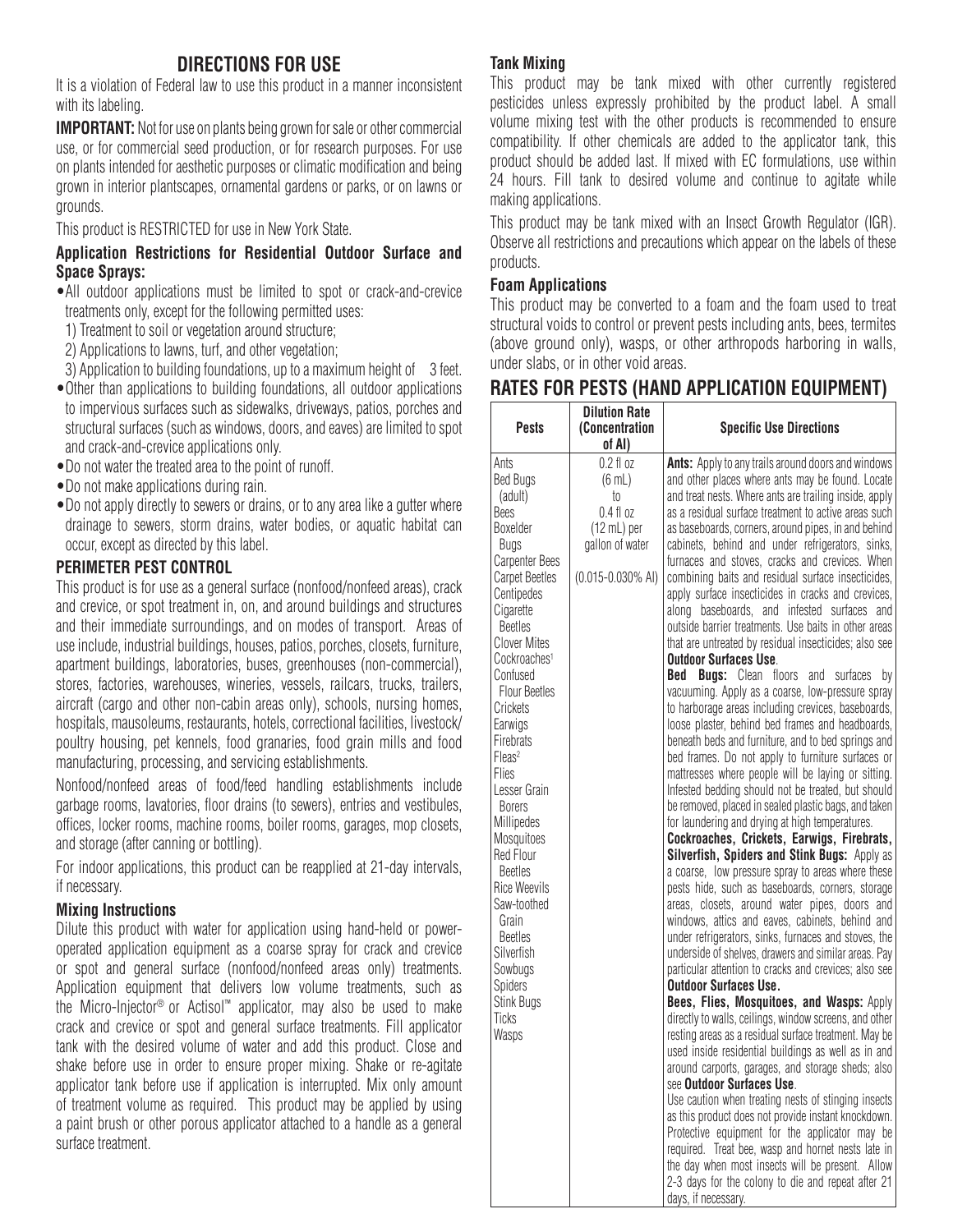| <b>Pests</b>                                                                                                                                                                                                                                                                                                                                | <b>Dilution Rate</b><br>(Concentration<br>of AI)                         | <b>Specific Use Directions</b>                                                                                                                                                                                                                                                                                                                                                                                                                                                                                                                                                                                                                                                                                                                                                                                                                                                                                                                                                                                                                                                                                                                                                                                                                                                                                                                                                                                                                                                                                                                                                                                                                                                                                                                                                                                                                                                                                                                                                                                                                                                                                                                                                                                                                                                                                                                                                                                                                                                                                                                                                                                                                                                                                                                                                                                                                                                                                                                                                                                                                                                                                           |
|---------------------------------------------------------------------------------------------------------------------------------------------------------------------------------------------------------------------------------------------------------------------------------------------------------------------------------------------|--------------------------------------------------------------------------|--------------------------------------------------------------------------------------------------------------------------------------------------------------------------------------------------------------------------------------------------------------------------------------------------------------------------------------------------------------------------------------------------------------------------------------------------------------------------------------------------------------------------------------------------------------------------------------------------------------------------------------------------------------------------------------------------------------------------------------------------------------------------------------------------------------------------------------------------------------------------------------------------------------------------------------------------------------------------------------------------------------------------------------------------------------------------------------------------------------------------------------------------------------------------------------------------------------------------------------------------------------------------------------------------------------------------------------------------------------------------------------------------------------------------------------------------------------------------------------------------------------------------------------------------------------------------------------------------------------------------------------------------------------------------------------------------------------------------------------------------------------------------------------------------------------------------------------------------------------------------------------------------------------------------------------------------------------------------------------------------------------------------------------------------------------------------------------------------------------------------------------------------------------------------------------------------------------------------------------------------------------------------------------------------------------------------------------------------------------------------------------------------------------------------------------------------------------------------------------------------------------------------------------------------------------------------------------------------------------------------------------------------------------------------------------------------------------------------------------------------------------------------------------------------------------------------------------------------------------------------------------------------------------------------------------------------------------------------------------------------------------------------------------------------------------------------------------------------------------------------|
| Cockroaches <sup>1</sup><br>Crickets <sup>6</sup><br>Flies <sup>5</sup><br>Litter Beetles <sup>3</sup><br>(adults/<br>immature<br>stages such<br>as Darkling,<br>Hide, and<br>Carrion)<br>Mosquitoes <sup>4</sup><br>Pillbugs<br>Scorpions<br>Spiders <sup>6</sup><br><b>Spider Mites</b><br>(Two-spotted,<br>Spruce)<br>Ticks <sup>6</sup> | $0.8f1$ oz<br>$(24 \text{ mL})$ per<br>gallon of water<br>$(0.060\%$ AI) | Yards or other frequented areas enclosed by<br>landscaping can benefit from the creation of a<br>mosquito barrier to reduce invading mosquitoes<br>by the treatment of perimeter vegetation. Apply this<br>product at specified rates in 2-5 gallons of water per<br>1,000 sq ft.<br><b>Carpenter Bees:</b> Apply coarse spray to thoroughly<br>wet wood surfaces where bees have been previously<br>active or to provide protection against further<br>damage. Apply early in the spring to prevent bees<br>from invading wood. When bees have infested wood,<br>surface applications can help control embedded<br>larvae and bees that emerge from the wood.<br>Pantry Pests (i.e., Carpet Beetles, Cigarette<br>Beetles, Confused Flour Beetles, Lesser<br>Grain Borers, Red Flour Beetles, Rice<br>Weevils, and Saw-toothed Grain Beetles):<br>Apply to cupboards, shelving, and storage areas.<br>Remove all utensils, uncovered foodstuffs (or any<br>having original package opened), and shelf paper<br>before before making application. Allow treated<br>surfaces to dry and cover shelves with clean paper<br>before replacing any utensils, foodstuffs, or other<br>items. Any foodstuffs accidentally contaminated with<br>treatment solution should be destroyed.<br>Boxelder Bugs, Centipedes,<br>Millipedes,<br>Pillbugs, and Sowbugs: Apply around doors and<br>windows and other places where these pests may<br>be found or where they may enter premises. Treat<br>baseboards, storage areas, and other locations.<br>Apply treatments to prevent infestation as described<br>below; also see <b>Outdoor Surfa</b> treatments can<br>help reduce the infestation, along with ULV or<br>general surface ces Use.<br>Fleas and Ticks: To control nuisance fleas and<br>ticks (e.g., dog ticks), apply to kennels, yards, runs,<br>and other areas where pets may frequent. To control<br>ticks, apply using a coarse fan spray to vegetation,<br>brush, branches, rock walls, and other areas near<br>habitation where ticks may harbor or frequent.<br>Treat entire area rather than making spot treatments,<br>and retreat as necessary to maintain control. Do<br>not apply to pasture or cropland, and do not allow<br>animals and people access to treated areas until the<br>deposit has dried. Applications can begin in the<br>spring and can continue until frost to control both<br>larvae and adult ticks; also see <b>Outdoor Surfaces</b><br>Use.<br><b>Cluster Flies:</b> Apply in late summer or early fall<br>before flies are observed alighting on surfaces.<br>Apply thoroughly on siding, under eaves, and<br>around windows and doors, paying particular<br>attention to south-facing surfaces, but do not<br>allow runoff to occur. Heavy precipitation prior<br>to frost may require retreatments to maintain<br>protection. In winter and spring, when flies<br>become active and are emerging, interior crack<br>and crevice and void treatments can help reduce<br>the infestation, along with ULV or general surface<br>application in infested attics or unoccupied lofts. |

| <b>Pests</b>                                                                                                                                                                      | <b>Dilution Rate</b><br><b>(Concentration</b><br>of Al)                                               | <b>Specific Use Directions</b>                                                                                                                                                                                                                                                                                                                                                                                                                                                                                                                                                                                                                                                                                                  |  |  |
|-----------------------------------------------------------------------------------------------------------------------------------------------------------------------------------|-------------------------------------------------------------------------------------------------------|---------------------------------------------------------------------------------------------------------------------------------------------------------------------------------------------------------------------------------------------------------------------------------------------------------------------------------------------------------------------------------------------------------------------------------------------------------------------------------------------------------------------------------------------------------------------------------------------------------------------------------------------------------------------------------------------------------------------------------|--|--|
|                                                                                                                                                                                   |                                                                                                       | Litter Beetles, (Darkling, Hide, and Carrion<br>Beetles) and Flies In Animal Housing (Such<br>As Poultry Houses): To control adult litter<br>beetles, apply this product to walls and floors at<br>cleanout, before reintroduction of animals. This<br>will suppress beetles that escaped earlier treatment<br>and will help delay onset of future infestations. Pay<br>attention to areas where beetles frequently occur,<br>such as walls, supports, cages, stalls, and around<br>feeders. To help control flies, apply a directed<br>application to horizontal surfaces and overhead<br>areas and allow to dry before reintroduction of<br>animals; also see Livestock/Poultry Housing<br><b>Structures and Pet Kennels.</b> |  |  |
| <b>Termites</b><br>(above ground<br>only)                                                                                                                                         | $0.2$ fl $oz$<br>(6 mL) to 0.4 fl<br>oz (12 mL) per<br>gallon of water<br>$(0.015 -$<br>$0.030\%$ AI) | This product may be used on termites to kill<br>workers or winged reproductive forms which<br>may be present in treated channels at the time<br>of treatment. These applications are not a<br>substitute for mechanical alteration to control<br>subterranean termites, soil treatment labeled<br>termiticides, or fumigation for extensive infestation<br>of drywood termites or other wood-infesting<br>insects, but are considered supplemental.<br>This product is not recommended as sole<br>protection against termites. For active termite<br>infestations, get a professional inspection.                                                                                                                               |  |  |
| <sup>1</sup> For cockroaches, the recommended rate for maintenance treatments is 0.015% and<br>for clean-out treatments is 0.030%. For control of severe infestations, use 0.060% |                                                                                                       |                                                                                                                                                                                                                                                                                                                                                                                                                                                                                                                                                                                                                                                                                                                                 |  |  |

rate.

<sup>2</sup> For outdoor use only and use 0.030% rate. <sup>3</sup> For control of LIGHT beetle infestations, use 0.030% rate.

<sup>4</sup> For residual control, use 0.060% rate.

<sup>5</sup> In all states except California, rates for flies may be increased to 0.060% when environmental conditions are severe and/or populations are high.

<sup>6</sup> For clean-out/severe infestations, use 0.060% rate.

#### **Application Within Food Handling Establishments**

For places other than private residences in which exposed food is held, processed, prepared, or served including, but not limited to, areas for receiving, storage, packing (canning, bottling, wrapping, boxing), preparing foods, edible waste storage and enclosed processing systems (mills, dairies, edible oils, syrups), and serving areas: Use as a crack and crevice or spot treatment in and around both food and nonfood areas. Apply in small amounts directly into cracks and crevices, using equipment capable of delivering a pin stream of insecticide, in points between different elements of construction, between equipment and floor, openings leading to voids and hollow spaces in walls, equipment and bases. Food contact surfaces and equipment should be cleaned with an effective cleaning compound and rinsed with potable water before using.

Limit individual spot treatments to an area no larger than 20% of the treated surface. Individual spot treatments may not exceed two sq ft. Take extreme care that the product is not introduced into the air. Avoid contamination of food and food processing surfaces.

#### **Application Within Food Serving Areas**

For facilities where foods are served, such as dining rooms: Apply as a crack and crevice or spot treatment to selective surfaces such as baseboards, under elements of construction, and into cracks and crevices. Avoid treating surfaces likely to be contacted by food. (Do not apply when facility is in operation or foods are exposed.) Food must be covered or removed in area being treated. Do not apply directly to food or allow applications to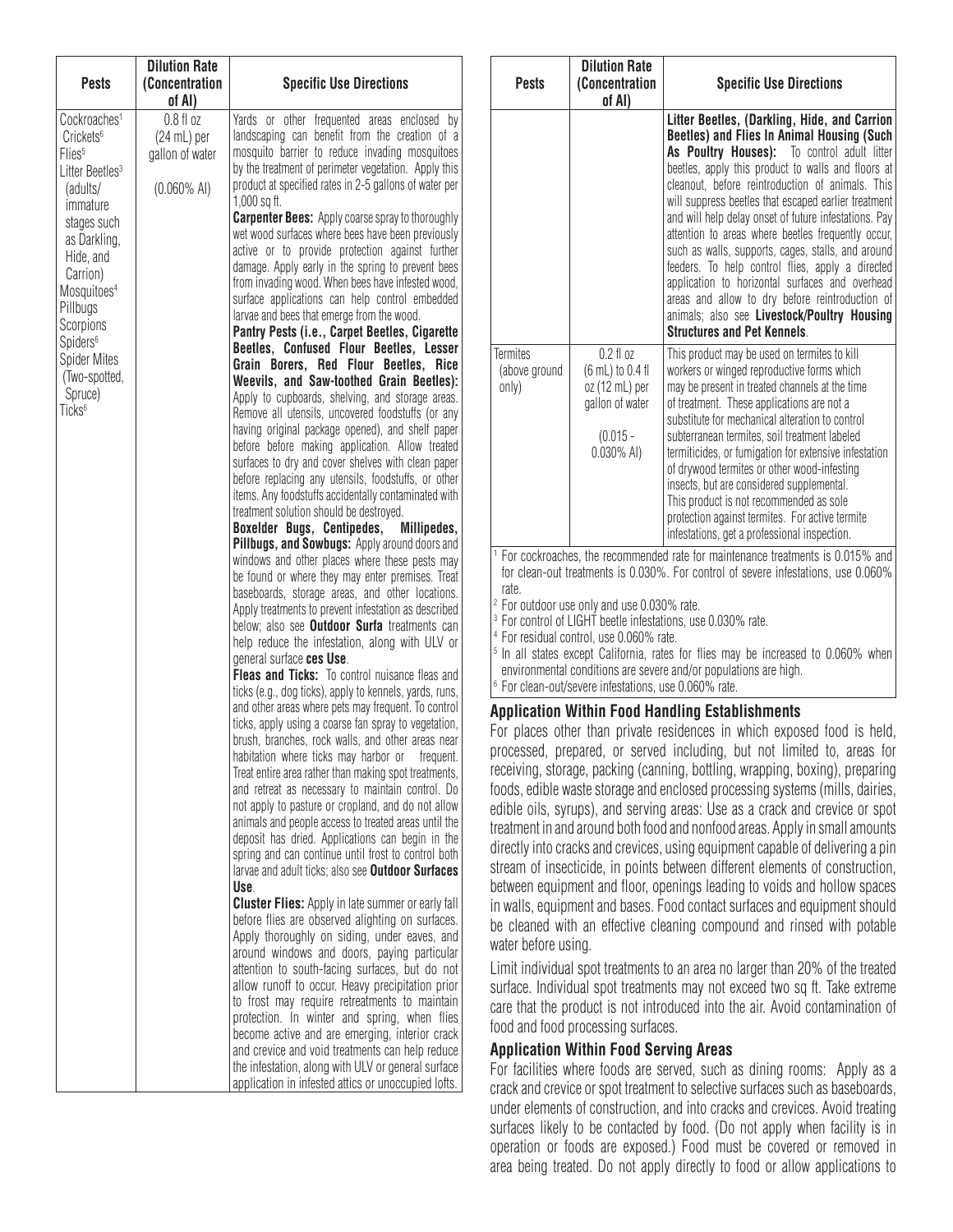#### contaminate food.

**NOTE:** Application of this product in the Food Areas and/or Food Serving Areas of Food Handling Establishments other than as a spot and/or crack and crevice treatment is not permitted. Use of application equipment such as the Micro-Injector® or Actisol™ applicator in food areas should be limited to crack and crevice treatment only.

#### **Livestock/Poultry Housing Structures and Pet Kennels**

Apply as a general surface (including directed sprays) and/or crack and crevice treatment. Make interior and exterior perimeter applications in and around the livestock, poultry, and pet housing structures. Normal cleaning of the structure must also be done along with applications of this product to effectively control the crawling and flying insect pests listed in the table.

With the exception of cattle and calves that may be present, only apply this product to livestock barns or housing structures when unoccupied by animals. Apply to floors, vertical, and overhead surfaces where crawling or flying insect pests are or may be present. Feeders, waterers, and feed carts should be covered before application to prevent contamination. Do not apply to milk rooms or feed rooms. Pay attention to animal areas including stanchions, pipes, windows and doors, and areas where insect pests hide or congregate. Exterior applications to south facing walls and foundation perimeters can help prevent interior infestations of flying and crawling insect pests.

For poultry houses, apply to floor area (birds grown on litter) or to walls, posts, and cage framing (birds grown in cages). Application should also be made into cracks and crevices around insulation. Reapply after each growout or sanitization procedure. Indoor control can be enhanced by making perimeter treatments around the outside of building foundations to prevent immigrating adult beetles. Apply in a uniform band 1 - 3 ft up and 2 - 6 ft out from foundation. Maintaining a year-round treatment program will prevent background populations from reaching problem levels.

#### **RESTRICTIONS:**

- **DO NOT** make interior applications of this product in areas where animals, except cattle and calves are present in the facility. Allow treated surfaces to completely dry before restocking the facility.
- **DO NOT** make applications to any animal feedstuffs, water, or watering equipment.
- **DO NOT** contaminate any animal food, feed, or water in and around livestock, poultry, or pet housing when making applications.

#### **Outdoor Surfaces Use**

For control of ants, bees, centipedes, cockroaches, crickets, fleas, flies, millipedes, mosquitoes, scorpions, sowbugs, stink bugs, pillbugs, spiders, termites (above ground only), ticks, wasps, and other similar perimeter arthropod pests.

Apply with either hand or power application equipment as a residual treatment to ornamental plants next to foundations of buildings and to surfaces of buildings, porches, screens, window frames, eaves, patios, garages, refuse dumps, and other similar areas where these insect pests are active.

For termites, this type of application is not intended as a substitute for soil treatment labeled termiticides or mechanical alteration to control subterranean termites, or fumigation for extensive infestation of drywood termites or other wood-infesting insects. The purpose of such application of this product for termites is to kill workers or winged reproductive forms which may be present in treated channels at the time of treatment. Such applications are not a substitute for mechanical alteration, soil treatment or foundation treatment but are merely a supplement. This product is not recommended as sole protection against termites. For active termite infestations, get a professional inspection.

### **Perimeter Treatments**

Apply a continual band of insecticide around building foundations and around windows, doors, service line entrances, eaves, vents, and other areas to reduce the potential for entry by crawling pests. Before application, remove debris and leaf litter from next to the foundation, cut back vegetation and branches that touch the foundation, and move or rake back rocks, deep mulch, or other potential pest harborage next to the foundation. Apply the band up to 10 ft wide around the structure (or according to state regulations governing commercial pest control) and upwards along the foundation to 3 ft and around windows, doors, and roof overhangs. Apply as a coarse spray to thoroughly and uniformly wet the foundation and/or band area so that the insecticide will reach the soil or thatch level where pests may be active. Amount of concentrate is dependent upon pest species (see pest table and comments), infestation levels, and service interval desired.

#### **Rate Table For Perimeter Barrier Applications**

| <b>Application Rate:</b><br>$F1$ oz (mL) of<br>Lambda 9.7 CS | Gallons of Water <sup>1</sup> | <b>Area of Coverage</b><br>(Sqft) |  |
|--------------------------------------------------------------|-------------------------------|-----------------------------------|--|
| $0.2$ fl oz $(6$ mL)                                         | 1-5 gallons                   | 800-1600 sq ft                    |  |
| $0.4$ fl oz $(12$ mL)                                        | 1-5 gallons                   | 800-1600 sq ft                    |  |
| 0.8 fl oz (24 mL)                                            | 1-5 gallons                   | 800-1600 sq ft                    |  |

Application volume may be greater than 5 gallons/800-1,600 sq ft if required under heavy vegetative or landscaping materials in order to obtain desired coverage.

| <b>Examples Of Dilutions For Perimeter Barrier Applications</b> |  |
|-----------------------------------------------------------------|--|
|-----------------------------------------------------------------|--|

| <b>Application</b><br><b>Volume Gal of</b><br><b>Solution per</b>                                                    | <b>Application Rate-</b><br>$F1$ oz $(mL)$ of<br>Lambda 9.7 CS                         |                                                                                        | FI Oz (ml) of Lambda 9.7 CS<br>to Dilute in Water According<br>to Spray Tank Volumes |                                                                        |
|----------------------------------------------------------------------------------------------------------------------|----------------------------------------------------------------------------------------|----------------------------------------------------------------------------------------|--------------------------------------------------------------------------------------|------------------------------------------------------------------------|
| 1,000 Sq Ft                                                                                                          | per 1,000 Sq Ft                                                                        | 5 gallons                                                                              | 10 gallons                                                                           | 50 gallons                                                             |
| 1 gal per<br>$1,000$ sq ft                                                                                           | $0.2$ fl oz $(6 \text{ mL})$<br>$0.4$ fl oz $(12 \text{ mL})$<br>$0.8$ fl oz $(24$ mL) | $1$ fl oz $(30$ mL)<br>2 fl oz (60 mL)<br>4 fl oz (120 mL)                             | 2 fl oz (60 mL)<br>4 fl oz (120 mL)<br>8 fl oz (240 mL)                              | 10 fl oz $(300 \text{ mL})$<br>20 fl oz (600 mL)<br>40 fl oz (1200 mL) |
| $0.2$ fl oz $(6 \text{ mL})$<br>2 gal per<br>$0.4$ fl oz $(12 \text{ mL})$<br>$1,000$ sq ft<br>$0.8$ fl oz $(24$ mL) |                                                                                        | $0.5$ fl oz $(15$ mL)<br>1 fl oz (30 mL)<br>2 fl oz (60 mL)                            | $1$ fl oz $(30$ mL)<br>2 fl oz (60 mL)<br>4 fl oz (120 mL)                           | 5 fl oz (150 mL)<br>10 fl oz (300 mL)<br>20 fl oz (600 mL)             |
| 5 gal per<br>$1,000$ sq ft                                                                                           | $0.2$ fl oz $(6 \text{ mL})$<br>$0.4$ fl oz $(12$ mL)<br>$0.8$ fl oz $(24$ mL)         | $0.2$ fl oz $(6 \text{ mL})$<br>$0.4$ fl oz $(12$ mL)<br>$0.8$ fl oz $(24 \text{ mL})$ | $0.4$ fl oz $(12 \text{ mL})$<br>$0.8$ fl oz $(24$ mL)<br>1.6 fl oz (48 mL)          | $2$ fl oz (60 mL)<br>4 fl oz (120 mL)<br>8 fl oz (240 mL)              |

**Example calculation:** To apply the mid-rate of this product at a volume of 5 gal/1,000 sq ft, mix 4 fl oz of concentrate in 50 gallons of water. The percent active ingredient in the finished product dilution can be calculated with the following formula:

mL needed to add times 9.7% active in concentrate, divided by gal finished dilution times  $3,785$  mL/gal = % active in dilution. (Example: 4 fl oz in 50 gal is 120 mL times 9.7 equals 1,164, and 50 gal times 3,785 is 189,250. Dividing 1,164 by 189,250 equals 0.006% active in the tank dilution.)

**NOTE:** Do not use water-based sprays of this product in conduits, motor housings, junction boxes, switch boxes, or other electrical equipment because of possible shock hazard. Thoroughly wash out sprayer and screen with water and detergent before using this product. This product has not stained or caused damage to painted or varnished surfaces, plastics, fabrics, or other surfaces where water applied alone causes no damage. However, treat a small area and allow to dry, to determine whether staining will occur.

#### **LET TREATED SURFACES DRY BEFORE ALLOWING HUMANS AND PETS TO CONTACT SURFACES.**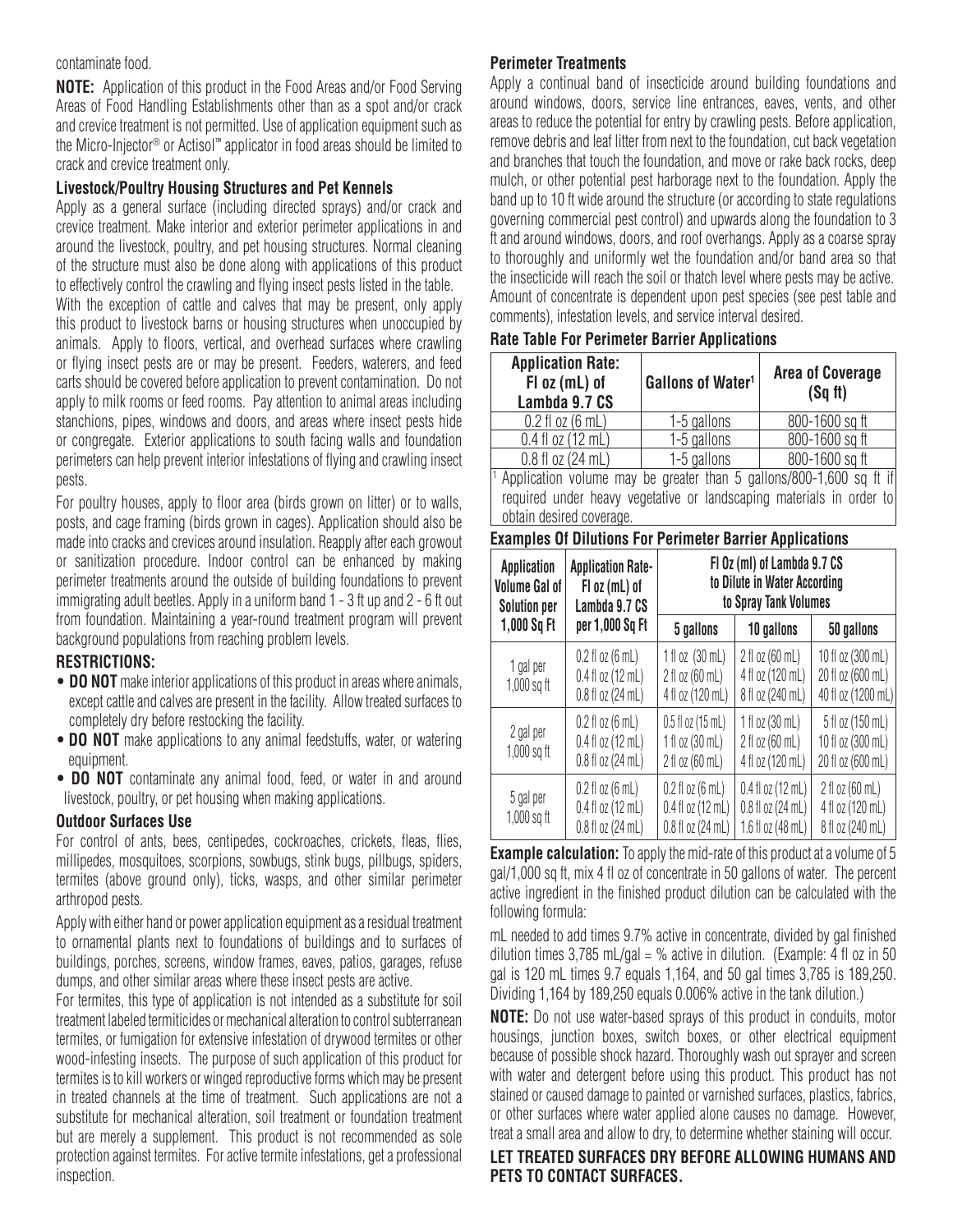### **RESTRICTIONS:**

- **DO NOT** use this product with oil.
- **DO NOT** apply this product in any room being used as living, eating, sleeping, or recovery area by patients, the elderly, or infirm when they are in the room.
- **DO NOT** apply to institutions (including libraries, sports facilities, etc.,) in the immediate area when occupants are present.
- **DO NOT** apply to classrooms when in use.
- **DO NOT** apply this product to edible growing crops or stored raw agricultural commodities used for food or feed.
- **DO NOT** allow applications to contact water inhabited by fish, such as in aquariums and ornamental fish ponds that are located in/around structures being treated.

## **LAWNS/TURFGRASS AND ORNAMENTALS**

This product may be used for applications to maintain indoor or outdoor areas where turf and ornamentals are grown such as residential landscaped areas and non-residential landscapes around institutional, public, commercial and industrial buildings, parks, recreational areas, and athletic fields (including trees, shrubs, flowers, evergreens, foliage plants and groundcovers). Application rates for turf and ornamentals are lower than structural pest control rates, reflecting that treatment intervals are more frequent.

Applicators must ensure that they are certified in the necessary pesticide certification categories to allow application of this product away from structures, such as to turf and ornamental plantings. Structural pest control certification categories may limit the distance away from structures for pesticide application. Consult your state extension office or pesticide regulatory officials for further information.

**IMPORTANT:** Time application to flowering plants during periods when pollinating insects are not present, such as early morning or late evening. **RESTRICTIONS:**

- **DO NOT** apply this product through any type of irrigation system.
- **DO NOT** apply this product to edible crops.
- **DO NOT** apply this product by aerial application.
- Use of this pesticide adjacent to water may affect aquatic organisms. To protect these organisms, **DO NOT** apply this pesticide within 25 ft of lakes, reservoirs, rivers, permanent streams, marshes or natural ponds, estuaries, and commercial fish farm ponds.
- **DO NOT** make outdoor broadcast applications to turf and ornamentals when wind speed is 15 mph or greater.
- In the state of New York, **DO NOT** apply within 100 ft of coastal marshes or streams that drain into coastal marshes.

#### **Mixing Instructions**

This product is to be mixed with water and may be used in all types of standard application equipment. Fill applicator tank with the desired volume of water and add this product. It is suggested that the water be 5 - 7 pH. Adjust water pH with a buffering agent, if necessary. Slowly add this product to applicator tank water with maximum agitation. Close and shake or reagitate applicator tank before use if application is interrupted. Make up only amount of treatment volume as required.

#### **Tank Mixing**

This product may be tank mixed with other currently registered pesticides unless expressly prohibited by the product label. A small volume mixing test with the other products is recommended to ensure compatibility. If other chemicals are added to the applicator tank, this product should be added last. Fill tank to desired volume and continue to agitate while making applications. If mixed with EC formulations, use within 24 hours.

Observe all restrictions and precautions which appear on the labels of these products.

# **INSECT CONTROL on ORNAMENTAL PLANTS**

This product is for use to control the pests listed in the table below in such areas as residential landscaped areas and landscaped areas around institutional, public, commercial and industrial buildings, parks, recreational areas, and athletic fields (including trees, shrubs, flowers, evergreens, foliage plants and groundcovers).

**NOTE:** While phytotoxicity testing has been carried out on a wide range of ornamental plants under various environmental conditions, and no phytotoxicity has been observed, certain cultivars may be sensitive to the final spray solution.

It is advised to pre-spray a selection of ornamental plants and observe them for 7-10 days prior to treating large areas if local use experience is unavailable.

### **RESTRICTIONS:**

**• DO NOT** apply more than 0.36 lbs of the ai (52.4 fl oz of concentrate) per acre per year

| <b>Pests</b>                                                                                                                                                                                                                                                                                                                                                                                                                                                                                                                                                         | <b>Amount Of</b><br>Lambda 9.7 CS                                          | <b>Application Instructions</b>                                                                                                                                                                                                                                                                                                                                                                                                                                                                                                                                                                                                                                                                                                                                                                                                                                                                                                                                                                                                                                                 |
|----------------------------------------------------------------------------------------------------------------------------------------------------------------------------------------------------------------------------------------------------------------------------------------------------------------------------------------------------------------------------------------------------------------------------------------------------------------------------------------------------------------------------------------------------------------------|----------------------------------------------------------------------------|---------------------------------------------------------------------------------------------------------------------------------------------------------------------------------------------------------------------------------------------------------------------------------------------------------------------------------------------------------------------------------------------------------------------------------------------------------------------------------------------------------------------------------------------------------------------------------------------------------------------------------------------------------------------------------------------------------------------------------------------------------------------------------------------------------------------------------------------------------------------------------------------------------------------------------------------------------------------------------------------------------------------------------------------------------------------------------|
| Ants (Including<br>Imported<br>Fire Ants)<br>Armyworms<br>Azalea<br>Caterpillars<br>Aphids<br><b>Bagworms</b><br><b>Black Vine</b><br>Weevils<br>(adults)<br><b>Boxelder Bugs</b><br><b>Budworms</b><br>California<br>Oakworms<br>Cankerworms<br>Cockroaches<br>Crickets<br>Cutworms<br>Eastern Tent<br>Caterpillars<br>Elm Leaf<br><b>Beetles</b><br>European<br><b>Sawflies</b><br><b>Fall Webworms</b><br><b>Flea Beetles</b><br><b>Forest Tent</b><br>Caterpillars<br>Gypsy Moth<br>Larvae<br>Japanese<br><b>Beetles</b><br>(adults)<br>June Beetles<br>(adults) | 1.5 - 5.0 fl oz per<br>100 gallons<br>0ľ<br>44 - 148 mL per<br>100 gallons | Application to ornamentals shoud be started prior to<br>the establishment of high insect pest populations.<br>Apply at 7-day intervals if retreatment is necessary.<br>Limit more frequent treatment to spot treatments.<br>Good spray coverage is necessary to provide<br>the most effective level of control. Addition of a<br>spreader-sticker at specified rates may enhance the<br>control of insects on certain species of ornamentals<br>having waxy, hard-to-wet foliage.<br>For spot treatments use 0.50 fl oz of this product per<br>1 - 2.5 gallons of water.<br>Consult your state university or local Cooperative<br>Extension Service office for specific pest control<br>application timing in your area.<br><b>Scales:</b> Thoroughly cover the plant with this<br>product's spray, including trunks, stems, twigs, and<br>foliage for control of scale insects (crawler stage).<br><b>Bagworms:</b> Apply this product when bagworm<br>larvae begin to hatch. Spray directly on the larvae.<br>Application is the most effective when the larvae are<br>young. |
| Lace Bugs<br>Leaf-feeding<br>Caterpillars<br>Leafhoppers<br>Leafminers<br>(adults)                                                                                                                                                                                                                                                                                                                                                                                                                                                                                   |                                                                            | (continued)                                                                                                                                                                                                                                                                                                                                                                                                                                                                                                                                                                                                                                                                                                                                                                                                                                                                                                                                                                                                                                                                     |
|                                                                                                                                                                                                                                                                                                                                                                                                                                                                                                                                                                      |                                                                            |                                                                                                                                                                                                                                                                                                                                                                                                                                                                                                                                                                                                                                                                                                                                                                                                                                                                                                                                                                                                                                                                                 |

#### **TANK DILUTION RATES FOR ORNAMENTAL PESTS**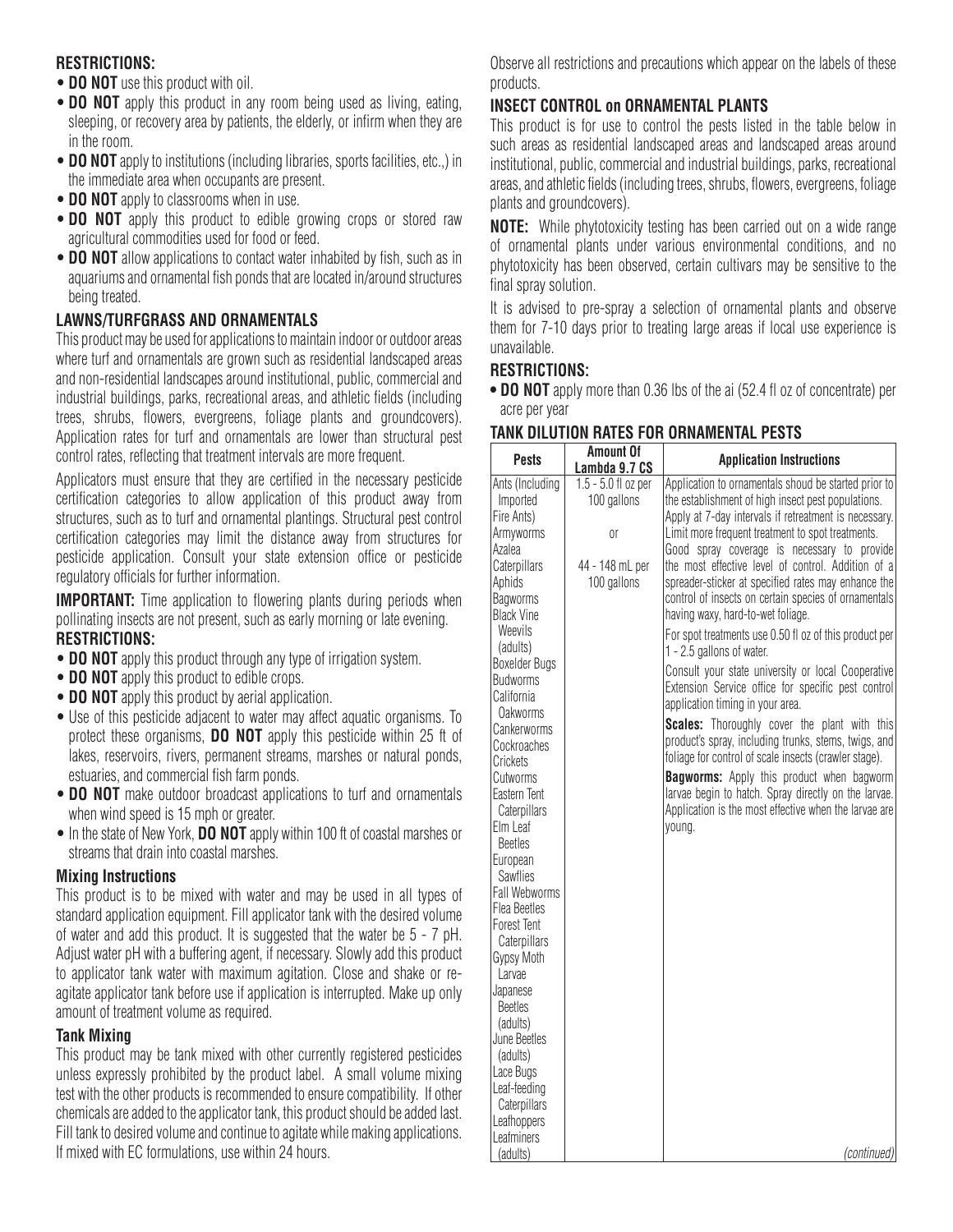| <b>Pests</b>                                                                                                                                                                                                                                                                                                                                                                                                                                                                   | <b>Amount Of</b><br>Lambda 9.7 CS                                            | <b>Application Instructions</b>                                                                                                                                                                                                                                                                                                                                                                                                                                                                                                                                                                                                                                                                                                                                                                                                                                                                                                                                                                                                                                          |
|--------------------------------------------------------------------------------------------------------------------------------------------------------------------------------------------------------------------------------------------------------------------------------------------------------------------------------------------------------------------------------------------------------------------------------------------------------------------------------|------------------------------------------------------------------------------|--------------------------------------------------------------------------------------------------------------------------------------------------------------------------------------------------------------------------------------------------------------------------------------------------------------------------------------------------------------------------------------------------------------------------------------------------------------------------------------------------------------------------------------------------------------------------------------------------------------------------------------------------------------------------------------------------------------------------------------------------------------------------------------------------------------------------------------------------------------------------------------------------------------------------------------------------------------------------------------------------------------------------------------------------------------------------|
| Leafrollers<br>Leaf<br>Skeletonizers<br>Midges<br><b>Mosquitoes</b><br>Oleander Moth<br>Larvae<br>Pillbugs<br><b>Pine Sawflies</b><br>Pine Shoot<br><b>Beetles</b><br><b>Pinetip Moths</b><br>Plant Bugs<br>Root Weevils<br><b>Sawflies</b><br>Scale Insects<br>(Crawlers)<br><b>Spiders</b><br>Spittlebugs<br><b>Stink Bugs</b><br><b>Striped Beetles</b><br><b>Striped</b><br><b>Oakworms</b><br><b>Thrips</b><br><b>Tip Moths</b><br><b>Tussock Moth</b><br>Larvae<br>Wasps | $1.5 - 5.0$ fl oz per<br>100 gallons<br>0ľ<br>44 - 148 mL per<br>100 gallons | Application to ornamentals shoud be started prior to<br>the establishment of high insect pest populations.<br>Apply at 7-day intervals if retreatment is necessary.<br>Limit more frequent treatment to spot treatments.<br>Good spray coverage is necessary to provide<br>the most effective level of control. Addition of a<br>spreader-sticker at specified rates may enhance the<br>control of insects on certain species of ornamentals<br>having waxy, hard-to-wet foliage.<br>For spot treatments use 0.50 fl oz of this product per<br>1 - 2.5 gallons of water.<br>Consult your state university or local Cooperative<br>Extension Service office for specific pest control<br>application timing in your area.<br>Scales: Thoroughly cover the plant with this<br>product's spray, including trunks, stems, twigs, and<br>foliage for control of scale insects (crawler stage).<br><b>Bagworms:</b> Apply this product when bagworm<br>larvae begin to hatch. Spray directly on the larvae.<br>Application is the most effective when the larvae are<br>young. |
| <b>Broadmites</b><br><b>Brown Soft</b><br>Scales<br>California Red                                                                                                                                                                                                                                                                                                                                                                                                             | $3 - 5$ fl oz per<br>100 gallons<br>0ľ                                       |                                                                                                                                                                                                                                                                                                                                                                                                                                                                                                                                                                                                                                                                                                                                                                                                                                                                                                                                                                                                                                                                          |
| <b>Scales</b><br>(Crawlers)<br><b>Clover Mites</b><br>Mealybugs<br>Pine needle<br><b>Scales</b><br>(Crawlers)<br><b>Spider Mites</b><br>Whiteflies                                                                                                                                                                                                                                                                                                                             | 88-148 mL per<br>100 gallons                                                 |                                                                                                                                                                                                                                                                                                                                                                                                                                                                                                                                                                                                                                                                                                                                                                                                                                                                                                                                                                                                                                                                          |

#### **Lambda 9.7 CS Mixing Chart for Ornamental Insect Pest Control**

(Lambda 9.7 CS to add per spray tank)

| Rate of<br>Lambda<br>9.7 CS       | 25 Gal               | <b>50 Gal</b> | 100 Gal     | <b>200 Gall</b>       | <b>300 Gal</b>                |
|-----------------------------------|----------------------|---------------|-------------|-----------------------|-------------------------------|
| $1.5 \text{ fl }$ 0z <sup>1</sup> | $10.4$ fl oz         | $0.8f$ oz     | $1.5$ fl oz |                       | 3.0 fl ozl 4.5 fl oz          |
| 3.0 f1 oz <sup>2</sup>            | $10.8 \text{ fl oz}$ | $1.5f$ loz    | 3.0 fl oz   |                       | $6.0$ fl oz $\vert$ 9.0 fl oz |
| $5.0$ fl $0z3$                    | l 1.3 fl oz          | 12.5 fl oz    | 5.0 fl oz   | 10.0 fl oz 15.0 fl oz |                               |
|                                   |                      |               |             |                       |                               |

Equivalent to 3.5 mL per 1,000 sq ft (5 fl oz per acre) when applied at 8 gallons per 1,000 sq ft

<sup>2</sup> Equivalent to 7.0 mL per 1,000 sq ft (10 fl oz per acre) when applied at 8 gallons per 1,000 sq ft

Equivalent to 9.5 mL per 1,000 sq ft (14 fl oz per acre) when applied at 8 gallons per 1,000 sq ft

# **LAWN/TURFGRASS INSECT PEST CONTROL**

This product is for use to control the pests listed in the table below around such areas as residential, institutional, public, commercial and industrial buildings, parks, recreational areas and athletic fields.

# **RESTRICTIONS:**

- **KEEP CHILDREN AND PETS OFF TREATED AREAS UNTIL SPRAY HAS DRIED FOLLOWING APPLICATION.**
- **DO NOT** apply when turfgrass is waterlogged or when soils are saturated with water (i.e., will not accept irrigation).
- • **DO NOT** apply more than 0.36 lbs of ai (52.4 fl oz of concentrate) per acre per year.

# **RATES FOR LAWN AND TURFGRASS PESTS**

| <b>Pests</b>                                                                                                 | <b>Amount Of</b><br>Lambda<br>9.7 CS*         | <b>Application Instructions</b>                                                                                                                                                                                                                                                                                                                                                                                                                                                                                                                      |
|--------------------------------------------------------------------------------------------------------------|-----------------------------------------------|------------------------------------------------------------------------------------------------------------------------------------------------------------------------------------------------------------------------------------------------------------------------------------------------------------------------------------------------------------------------------------------------------------------------------------------------------------------------------------------------------------------------------------------------------|
| Ants (Including<br>Imported<br>Fire Ants)<br>Armyworms<br>Centipedes                                         | $3.4 - 7.0$ mL<br>per 1,000 sq ft<br>0ľ       | Application to turf should be started prior to the<br>establishment of high insect pest populations and<br>significant turf damage. Make reapplications as necessary<br>to keep pest populations under control, using higher rates<br>as pest pressure increases.                                                                                                                                                                                                                                                                                    |
| Chinch Bugs <sup>1</sup><br>Crickets<br>Cutworms                                                             | 5 - 10 fl oz<br>per acre                      | Apply at 7-day intervals if retreatment is necessary. More<br>frequent treatments should be limited to spot treatments.                                                                                                                                                                                                                                                                                                                                                                                                                              |
| Earwigs<br>Fleas (adult)                                                                                     |                                               | For spot treatments, use 0.50 fl oz of this product per<br>1 - 2.5 gallons of water.                                                                                                                                                                                                                                                                                                                                                                                                                                                                 |
| Grasshoppers<br>Japanese<br>Beetles (adult)<br>Millipedes<br>Mites<br>Mosquitoes<br>(adult)<br>Pillbugs      |                                               | Surface Insect Control (Armyworms, Cutworms,<br>Fleas, etc.): Apply this product at specified rates in 2<br>-5 gallons of water per 1,000 sq ft. The use of a spreader-<br>sticker may be useful if high rainfall amounts are forecast,<br>otherwise the addition of adjuvants is not necessary under<br>normal conditions for surface insect control in turf. Delay<br>watering or mowing for 12 - 24 hours to control surface-<br>feeding insect pests.                                                                                            |
| Sod Webworms                                                                                                 |                                               | Thatch Inhabiting Insect Control (Chinch Bugs,                                                                                                                                                                                                                                                                                                                                                                                                                                                                                                       |
| Sowbugs<br>Stink Bugs<br>Ticks (including<br>species which<br>transmit Lyme<br>disease)<br><b>Bluegrass</b>  | 7 mL per                                      | <b>Billbugs, etc.):</b> Apply this product at specified rate<br>in 2-10 gallons of water per 1,000 sq ft. The use of a<br>nonionic wetting agent, penetrant or similar adjuvant<br>is recommended at label rates. Lightly irrigate after<br>application with up to $\frac{1}{2}$ inch of water to move this<br>product into the thatch layer. If irrigation is not available,<br>then use high water application rates.                                                                                                                              |
| <b>Billbugs</b>                                                                                              | 1,000 sq ft                                   | Subsurface Insect Control (Mole Crickets, Grubs,                                                                                                                                                                                                                                                                                                                                                                                                                                                                                                     |
| (adults)<br><b>Black Turfgrass</b><br>Ataenius<br>(adults)<br>Chiggers<br>Fleas (adults)<br>Grubs            | 0ľ<br>10 f1 oz<br>per acre                    | etc.): Apply this product at specified rates in 4-10<br>gallons of water per 1,000 sq ft. The use of a nonionic<br>wetting agent, penetrant or similar adjuvant is strongly<br>recommended following label rates. Use the highest<br>water application rates possible with your sprayer. Apply<br>this product to turf wet with dew, rain or irrigation. Water-<br>in immediately after application with $\frac{1}{4}$ - $\frac{1}{2}$ inch of water                                                                                                 |
| (suppression)<br><b>Hyperodes</b><br>Weevils<br>(adults)<br>Mole Crickets<br>(nymphs<br>and young<br>adults) |                                               | Fire Ant Control: Treat individual mounds with a drench<br>application using a watering can. Use 0.50 fl oz of this<br>product per 2.5 gallons of water. Thoroughly soak each<br>mound and a 3 ft diameter circle around each mound.<br>Gently apply the mixture to avoid disturbing the mound.<br>Disturbing the mound may cause the ants to migrate<br>and reduce the effectiveness of the treatment. Apply in<br>early morning or late evening hours. You may make<br>applications on a monthly basis to maintain protection of<br>treated areas. |
|                                                                                                              |                                               | Mosquito Control: Apply as a general spray around<br>landscape plantings, turf, and building foundations to<br>control mosquitoes. Apply this product at specified rates<br>in 2 - 5 gallons of water per 1,000 sq ft.                                                                                                                                                                                                                                                                                                                               |
|                                                                                                              | Not for use on chinch bugs in New York state. | * Example: To treat the listed turf pests at the 7 mL per 1,000 sq ft rate, determine the gallons                                                                                                                                                                                                                                                                                                                                                                                                                                                    |

\* Example: To treat the listed turf pests at the 7 mL per 1,000 sq ft rate, determine the gallons of dilution per 1,000 sq ft needed to adequately cover the turf. At a 5 gallon per 1,000 sq ft dilution, take the 7 mL and divide it by the 5 (gallons) to get 1.4 mL to be added per gallon. For a 50 gallon tank, therefore, this would be  $1.4$  mL  $\times$  50 = 70 mL (or 2.5 fl oz) in 50 gallons of water.